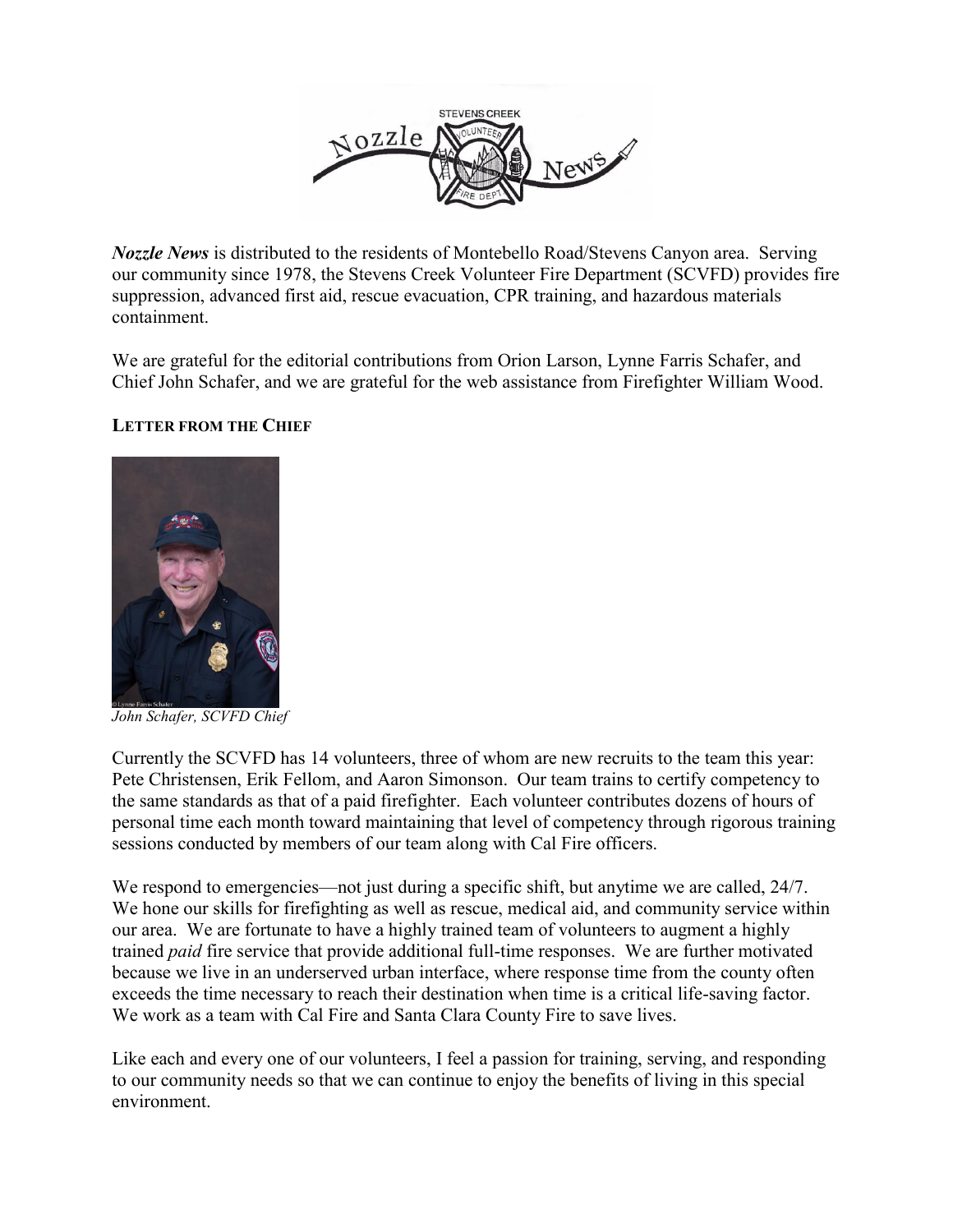We greatly appreciate the contributions and support we receive from our community, without which we could not survive as a department. This year, we were unsuccessful in our efforts to secure any of the increasingly scarce federal grants, so your contributions remain more important than ever before.

With this 2016 picnic and fundraiser, we hope to highlight our new SCVFD recruiting and retention efforts, which are aided by some grant funds described in more detail below.

In memory of the late "Mayor of Montebello" Elmano Homem, long-time resident of Montebello Road and friend of SCVFD, we received an anonymous and generous donation. Thank you!

# **HELPING NEIGHBORS: LION'S CLUB AND STEVENS CREEK QUARRY SPONSOR FISH-A-THON**

Over the last 32 years, the SCVFD has worked with the local Lion's Club and the Stevens Creek Quarry to provide a fish-a-thon and barbecue for special needs children and adults. We greatly appreciate the time and effort extended by all the volunteers who participated.

SCVFD helped set up the night before, assembling all the tent coverings and tables for this outdoor event and were treated to breakfast before the event started the next day, Saturday, April 30, 2016. There were 165 children registered, plus their caretakers and/or parents, and approximately 150 volunteers, for a total of about 400 participants. They were assisted by all the volunteers in catching three large rainbow trout fish each, cleaning, and icing the fish for taking home. Afterward, they sat down to a hamburger or hot dog and all the trimmings.

Additionally, we arranged for our SCVFD fire engine to serve as an educational tool. These special needs children have always enjoyed having tours of the fire engine and having their photos taken behind the wheel while wearing a fire helmet to dress them up.

# **ASSISTANCE TO FIREFIGHTERS GRANT (AFG): HIGHLY COMPETITIVE AND NECESSARY** *Orion Larson, SCVFD Assistant Chief*



Each year, SCVFD applies for grant money from several government sources. These funds are sought by more than 29,000 fire departments across the country, so it is a highly competitive process, and success is periodic at best. Last year, we were successful in gaining assistance from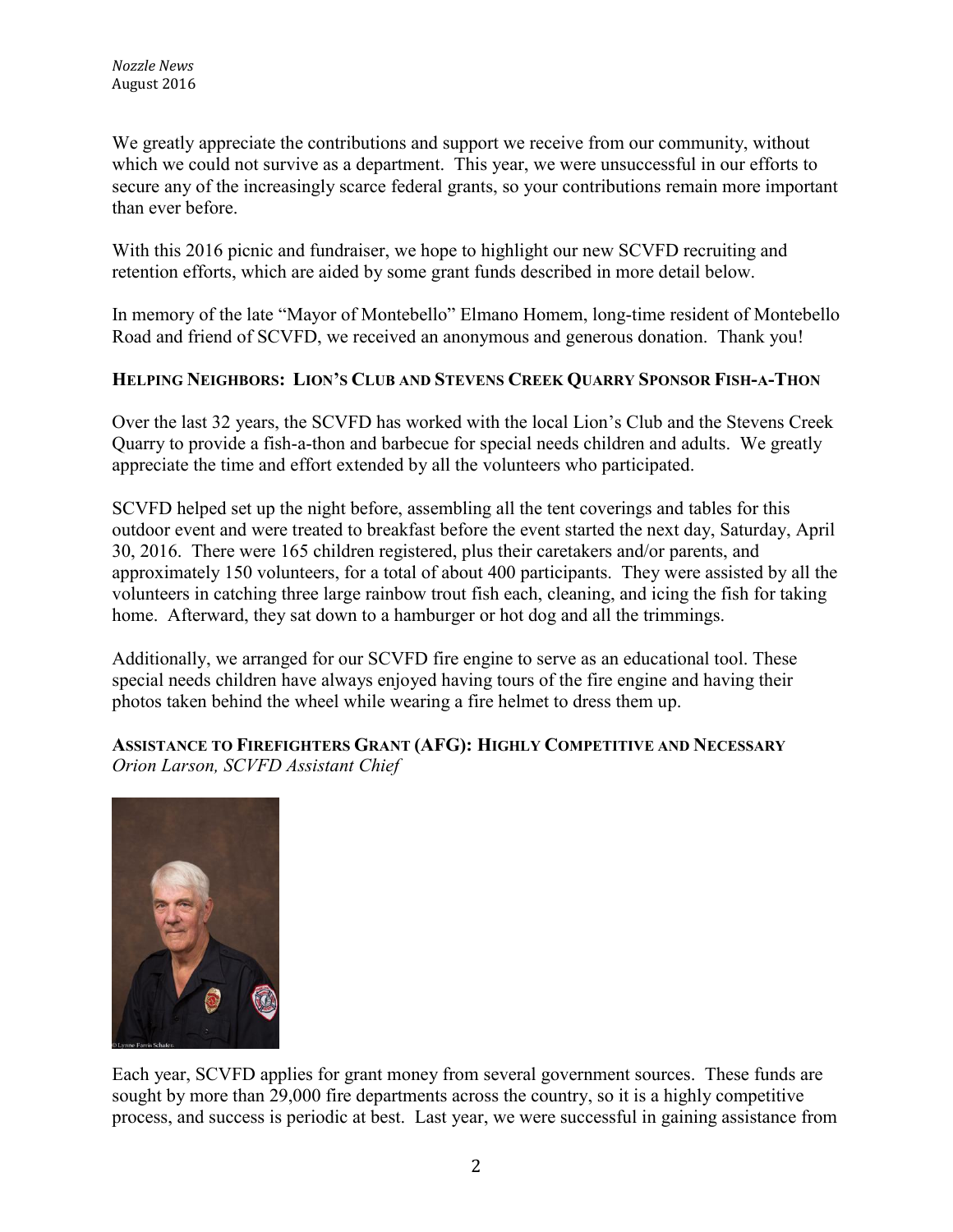a firefighter grant from FEMA to replace damaged tools, hoses, and some turnout gear for a total of \$19,000. This figure represents a small fraction of what is necessary to meet the needs of our wish list.

Additionally, funds for the purpose of recruiting local residents and providing them with personal protection equipment (PPE) was jointly awarded to other local volunteer fire departments at Casa Loma, Spring Valley, and us. Bill Betchart, one of our best veteran SCVFD volunteers, has worked tirelessly for several years to secure these funds. This grant covers a four-year period and focuses on recruiting and retaining volunteers.

## **DEFENSIBLE SPACE: AN ONGOING DRUMBEAT**



As Southern California burns away with two different fires, plus two more fires in the Sierras and another in Oregon—aided as always by record temperatures, high winds, and the effects of a multi-year drought—the importance of creating and maintaining defensible space around your homes remains an ongoing drumbeat.

Defensible Space most often refers to a landscaping restriction imposed by law on most rural and semi-rural residences for the purpose of protection from **wildfire**. It describes a 30-foot circle around a residence where any combustible vegetation is minimized in size and combustibility. We're talking concrete and ice plant, with the occasional flower bed or low shrub. This circle is surrounded by a wider circle that extends another 70 feet, out to 100 feet from the residence, where the fuel load and combustibility have been reduced. This involves removing ladder fuels and dead wood and thinning trees to a separation of about 30 feet. Ladder fuel describes situations where a fire can easily climb from the ground to the treetops in a matter of seconds. The usual situation is where grass is next to brush, which in turn is under trees with low-hanging branches.

Meeting the legal requirement can require a significant effort on your part. This effort usually involves planting fire-resistant plants, removing brush, and/or trimming or removing trees. If you fail to meet the requirement, you can be cited. Both Cal Fire and Santa Clara County Fire inspect properties from time-to-time, and they are legally authorized to issue warnings and citations as well as assist you in understanding exactly what needs to be done.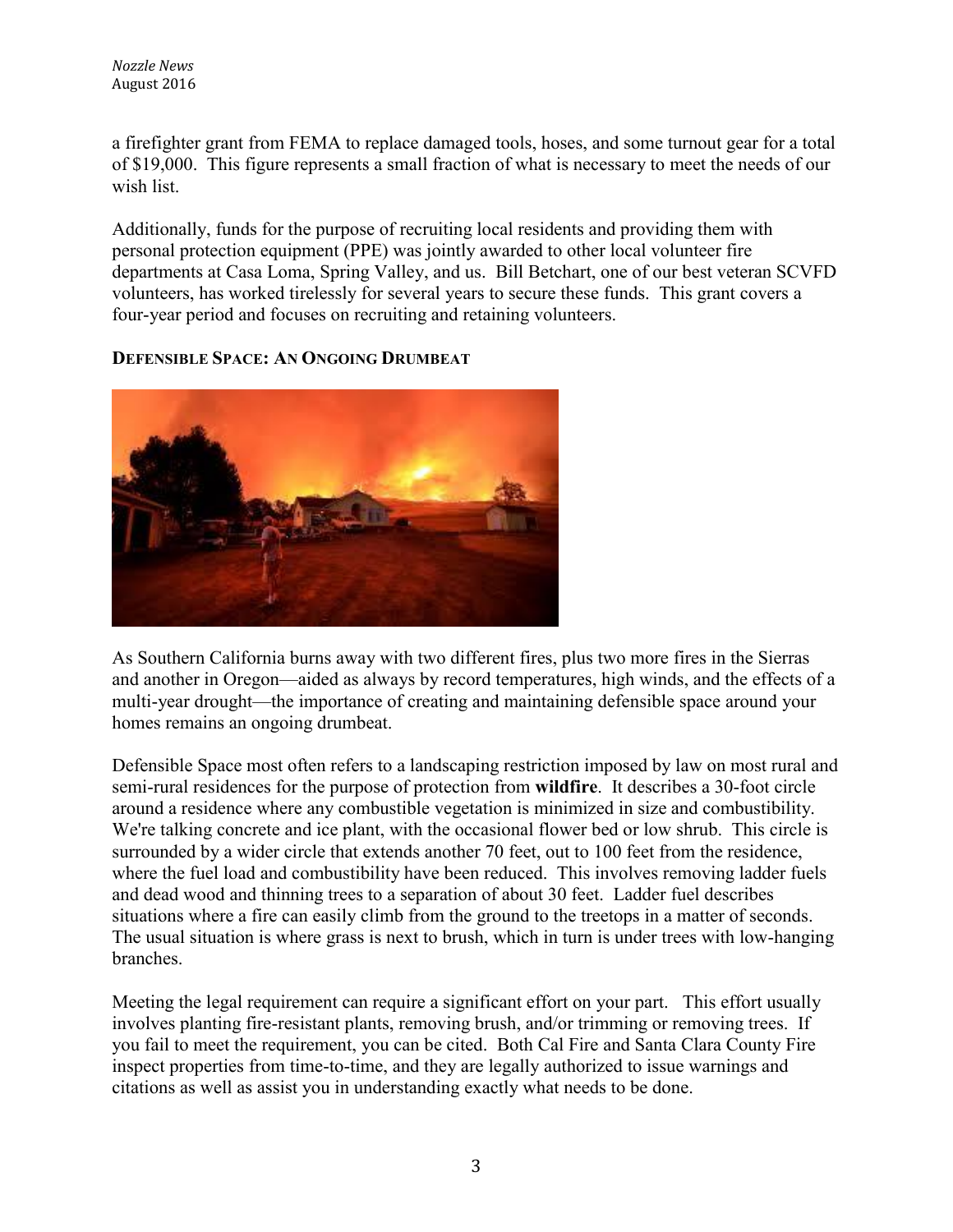Having defensible space can make the difference between saving your property and not. Be sure you are in a position to help firefighters defend your property by creating a defensible space around it. You will be happy you did.

While SCVFD does not issue citations, we are qualified and willing to help you evaluate and create defensible space. Feel free to contact me for assistance or more information at tasomne@aol.com**.**

## **NEW VOLUNTEERS WELCOME**

We are proud to announce the addition of three new volunteer firefighters to SCVFD, all of whom bring a sense of dedication and talent to our group: Pete Christensen, Erik Fellom, Masumi Hodgson, and Aaron Simonson. With the new grant, we are focusing on recruiting new volunteers and retaining existing ones. For more information on the program and its benefits to volunteers and the community, please contact Chief John Schafer at 408.639.2723 or Assistant Chief Orion Larson at [tasomne@aol.com.](mailto:tasomne@aol.com)



*Eric Fellom Pete Christensen Aaron Simonson Masumi Hodgson*

*Erik Fellom* is a graduate of Monta Vista High School, studied communications at Foothill College, and currently works as an apprentice contractor. Since elementary school, Erik has been involved with SCVFD, helping out with grilling at our annual barbecue picnic. Erik lives on Montebello Road and, as a long-time resident and neighbor, he is a dedicated neighbor committed to maintaining a fire safe community

*Pete Christensen* currently serves as a hospitality consultant with his own design firm and teaches college-level design classes. A resident of Cupertino for 25 years, he and his wife, Cindee, moved to Flintlock Road in late 2014 with their Pomeranian and two rescue ponies. Impressed by the scenery, extraordinary views, sense of community, and self-reliance in the neighborhood, they are refreshed by the change from the flatlands. Since joining SCVFD, Peter has become fascinated by the amount of knowledge and skill required to become a firefighter. Pete's goal is to follow and adhere to the training protocol and utilize skills previously acquired to become an effective and useful member of SCVFD and to protect and serve his neighbors and greater community.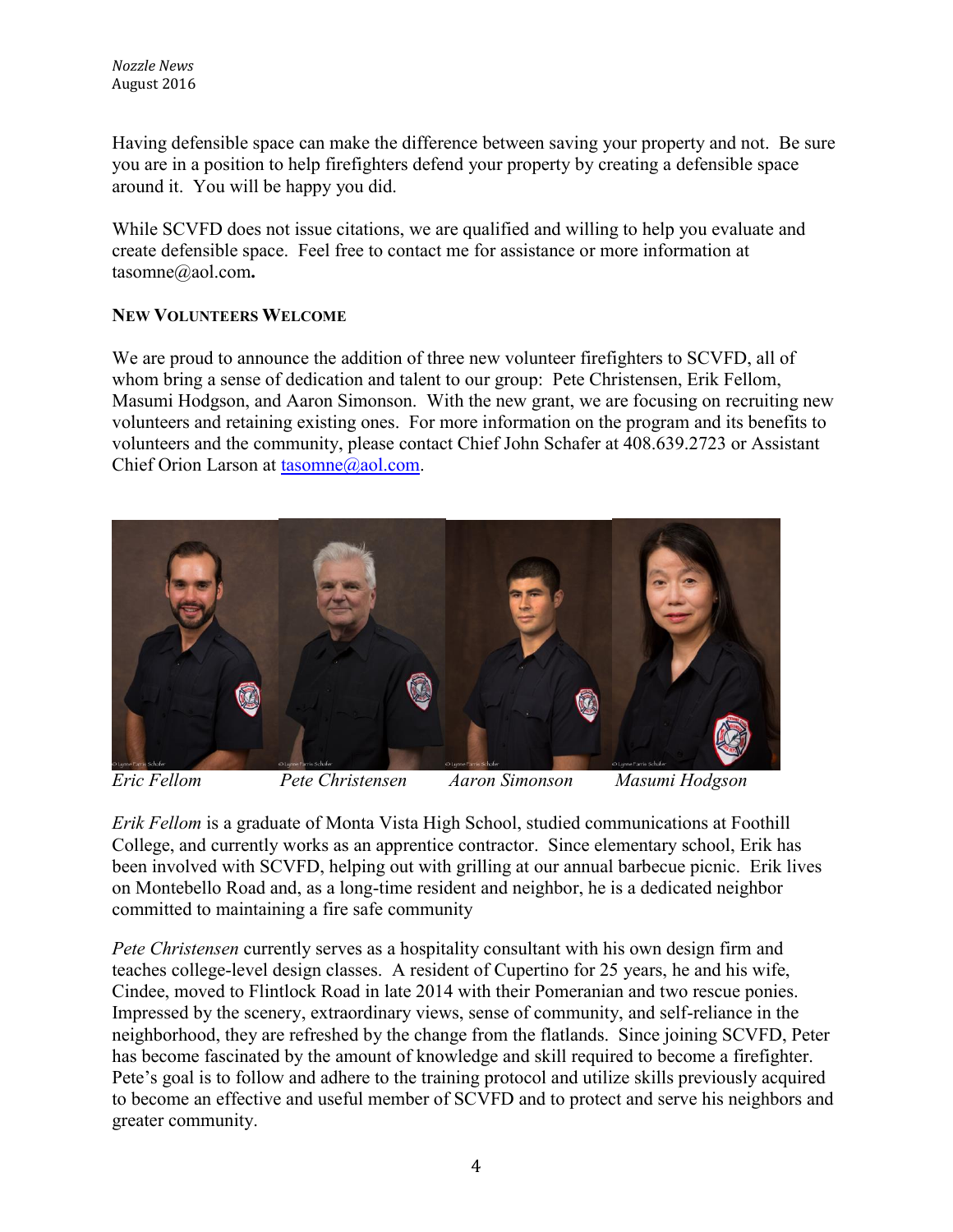*Aaron Simonson* is the most recent addition to the SCVFD team. His goal is to employ the skills he attained in his studies at Columbia College Fire Academy. He is certified in operations associated with structural fire fighting, wildland firefighting, hazmat incident first responder, emergency medical pre-hospital care, and rescue/confined space awareness. Born and raised in this area, he is focused on becoming a career firefighter, with a passion for medical aid and assisting those in need. He believes that the training he receives at SCVFD will be helpful throughout his life, with a priority on safety first.

*Masumi Hodgson* is a16-year resident of Montebello Road. Masumi recently finished EMR training at Foothill College and is an active participant in the SCVFD annual barbecue and picnic activities each year. She lives with her husband Dallas, a software engineer, and her daughter Michelle, who is an artist and a designer. Masumi's company, TranSavvy, provides Japanese localization and translation services. She can sometimes be seen walking a pair of Westie puppies on Swiss Creek Lane.

# **SCVFD 2015 ANNUAL BBQ PICNIC & FUNDRAISER**

Last year, we succeeded in generating a small profit from the proceeds of our annual BBQ picnic and fundraiser. We typically generate our largest amount of operating funds from the event. We use these funds for training, equipment repair and purchase, insurance, and related expenses. We count on proceeds from the picnic, plus individual donations from appreciative friends and neighbors, to help keep the department functioning year-round. Our next event is currently scheduled for Sunday, September 11, 2016 at Camp Via West, as always, and we look forward to seeing you all there.

To give you a sense of the fun we have, check out the photos below. Businesses from around the area contribute to our auction and raffle. Last year's contributors included Picchetti Winery, Ridge Winery, Naumann Winery, Cooper-Garrod Winery, R&W Winery, Fontana's Italian Restaurant, Fellom Ranch, Cinnabar Winery, Outback Steakhouse, Country Inn, Aqui Cal-Mex, Bella Saratoga, Fontana's Italian Restaurant, Vidovich Winery, Starbucks, Trader Joe's, Fortino Winery, as well as time, talent, and treasure from a host of neighbors and friends. Thank you!

Donna Larson, wife of Assistant Chief Orion Larson and brains and organizer of the event, created a beautiful wreath of corks from all the local wineries. It was hugely popular at the auction. It is rumored she is planning to create another masterpiece this year.

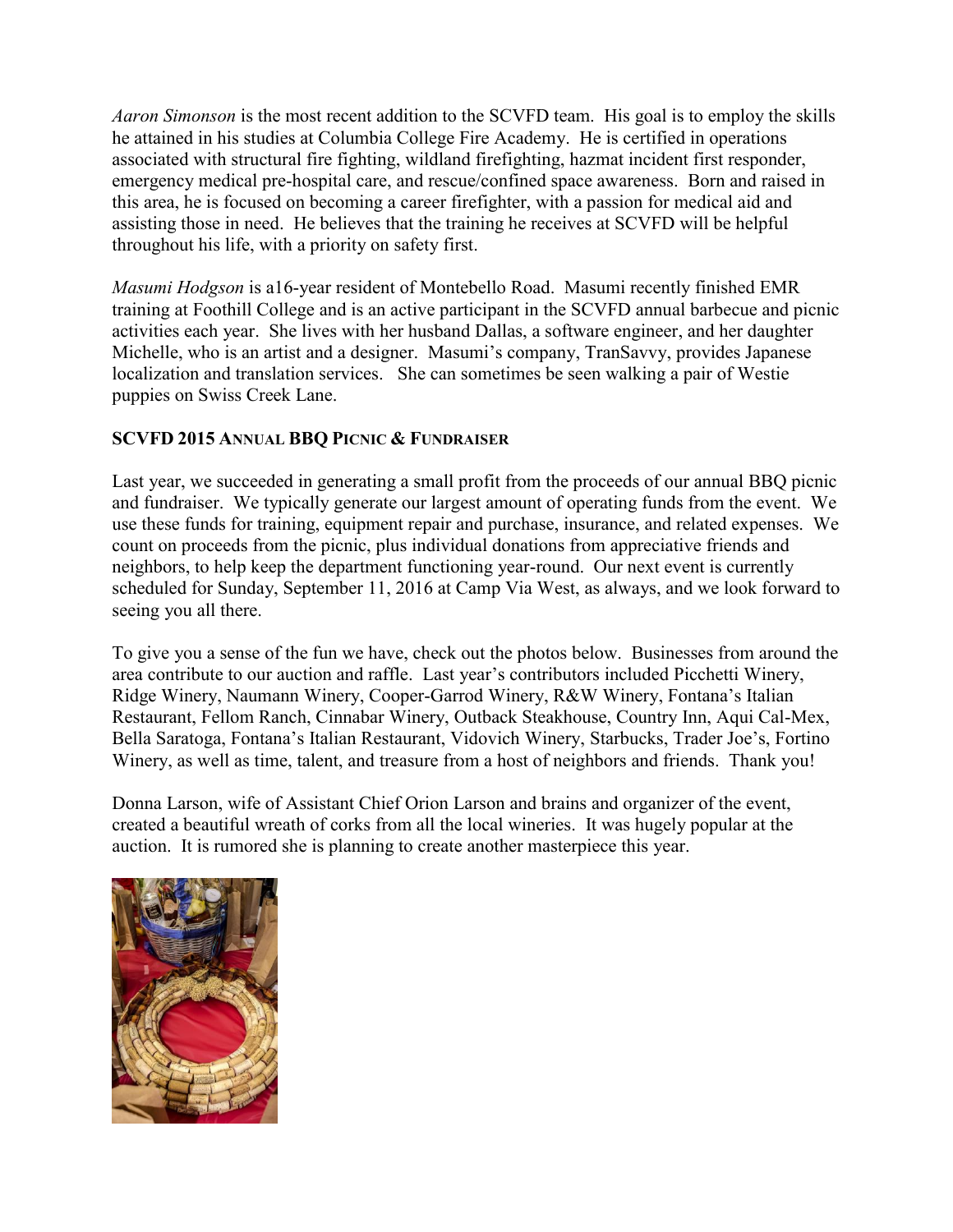

**In photo taken September 2015, below, from left to right:** Bill Betchart, Eric Rinna, William Wood, Carl Bohley, John Schafer, Mike Bologlu, Noel Relyea, Brandon McVeigh, Orion Larson

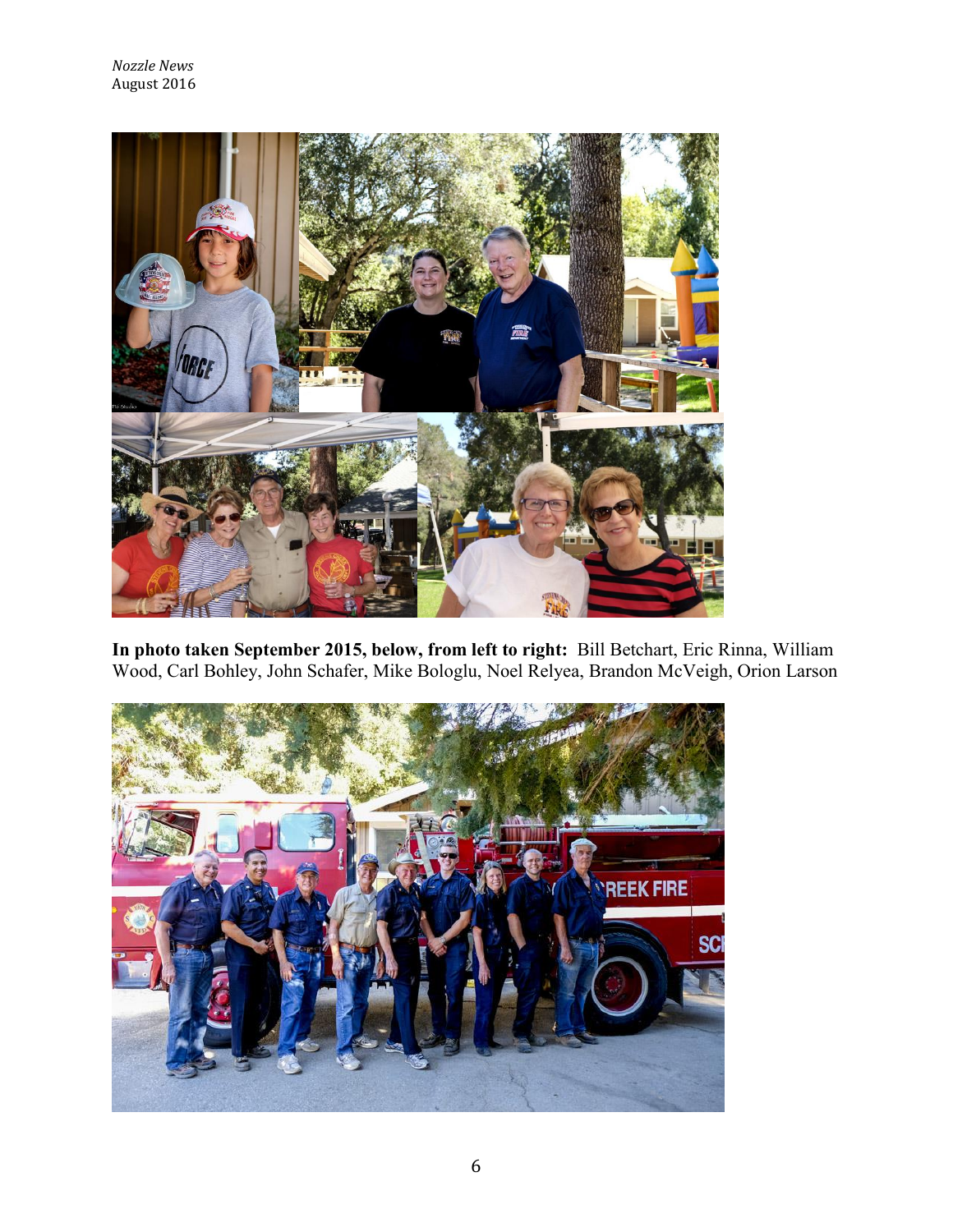## **2016 SCVFD ANNUAL BBQ & FUNDRAISER: SUNDAY, SEPTEMBER 11, 2016**

This year, summer of 2016, there will be a silent auction, raffle tickets for prizes, and more activities for children (the Fun Jump, face painting or tattoos, bean bag toss, bucket brigade, fire truck tour, crafts table). We will be selling soft drinks, water, beer, and wine from local wineries, along with t-shirts, hats, sweatshirts, and mugs.

#### **When/Where:**

12:00 Noon to 4:00 pm Sunday, September 11, 2016 Camp Via West (Formerly Camp Costonoan) 13852 Stevens Canyon Road (at Stevens Canyon and Mount Eden Road) Cupertino, CA 95014

If you have an activity that you would like to see included and would be willing to help set it up and assist, and/or would be willing to donate to the raffle OR volunteer that day, please phone Donna Larson at 408-867-6006 or email her at [DHeberle@aol.com.](mailto:DHeberle@aol.com)

The BBQ will offer steaks, chicken, a vegetarian dish, or hot dogs for children. Tickets range from \$18 for steak, \$14 for chicken/vegetarian, and \$5 for hot dogs. Tickets can be purchased at the picnic. Dinner includes salad, roll, corn and veggie. This year, we are asking interested bakers to bring a dessert that can be shared. Those who bring a dessert will receive a raffle ticket. The winner will receive an SCVFD T-shirt or cap.

The Department has been in existence since 1976, incorporated in 1978, with the goal of ensuring that the community's emergency's needs are met with professionalism and promptness. The funds that are raised help pay for new equipment, continual training, and supplies.

#### **VOLUNTEERS AND DONORS WELCOME**

If you or anyone you know has ever had a fireman help you in any way, we ask that you consider contributing to our cause and keeping SCVFD alive and well in your neighborhood.

By donating to the Stevens Creek Volunteer Fire Department (SCVFD), you will be supporting the welfare and safety of your community. Please send your tax-deductible donation payable directly to SCVFD at PO Box 2673, Cupertino, CA 95015.

#### **CONTACT US**

We welcome your comments and suggestions. Please fax any comments to Chief John Schafer at 408.371.7909, or call him directly at 408.639.2723, email us at  $fire@scvfd.org$ , or visit our website at [www.scvfd.org.](http://www.scvfd.org/)

**SCVFD** PO Box 2673 Cupertino, CA 95015